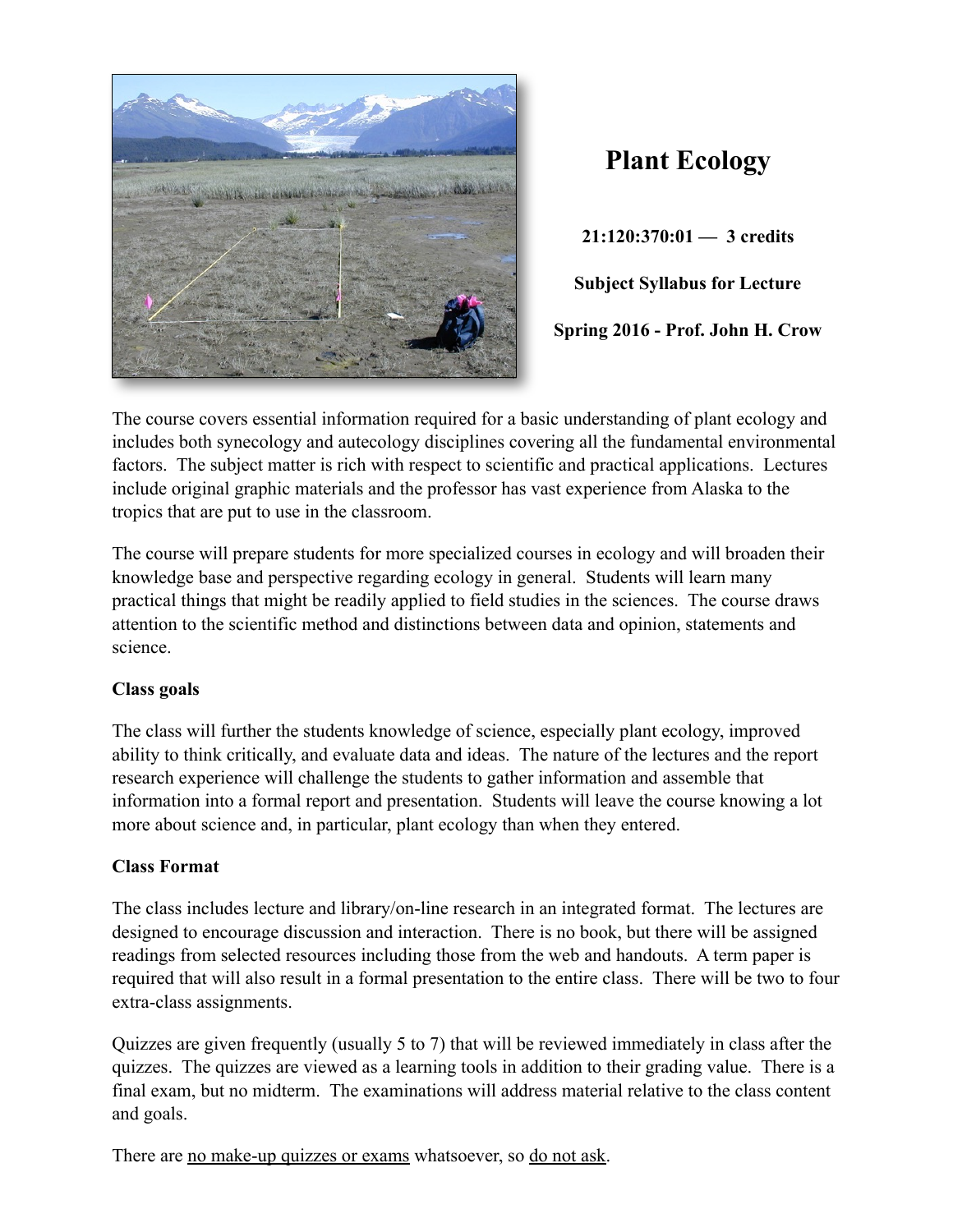## **General information**

| Professor: | John H. Crow, Ph.D.                                                                                                                                                                                                                                                                                                                                                                                                                                                                                                                                                                  |  |  |
|------------|--------------------------------------------------------------------------------------------------------------------------------------------------------------------------------------------------------------------------------------------------------------------------------------------------------------------------------------------------------------------------------------------------------------------------------------------------------------------------------------------------------------------------------------------------------------------------------------|--|--|
| Office:    | 139 Boyden Hall, 973-383-1315, and off-campus office 908-852-4855 (Susan).                                                                                                                                                                                                                                                                                                                                                                                                                                                                                                           |  |  |
|            | Office hours: Tuesday to Thursday 8:45-9:45 AM and by arrangement by email, or direct<br>contact.                                                                                                                                                                                                                                                                                                                                                                                                                                                                                    |  |  |
| Email:     | $\frac{d$ dress contactle and students can expect to be contacted regularly through<br>Blackboard and it will be the student's responsibility to make sure that their<br>Blackboard account is working. Email is the best way to contact me. You must<br>put the code PEs16 at the beginning of the subject line followed by your last<br>name and then the purpose of the email; e.g., PEs16 Clinton cigars. If you do<br>not follow this procedure, I may never see your email. No excuses, use the code.<br>Your assignment attachments must match the subject line of the email! |  |  |
| Website:   | http://drcrow.org is the course website. Many materials will be supplied on the<br>web so be watchful.                                                                                                                                                                                                                                                                                                                                                                                                                                                                               |  |  |
| Supplies:  | Make sure you have a number 2 lead pencil with you in class for the ScanTron<br>quiz sheets and final exam.                                                                                                                                                                                                                                                                                                                                                                                                                                                                          |  |  |
| Location:  | Lecture - Hill 107                                                                                                                                                                                                                                                                                                                                                                                                                                                                                                                                                                   |  |  |
| Credits:   | 3 credits for lecture.                                                                                                                                                                                                                                                                                                                                                                                                                                                                                                                                                               |  |  |
| Meetings:  | Lecture meets $T \& Th$ from 11:30 AM to 12:50 PM; you must be on time.                                                                                                                                                                                                                                                                                                                                                                                                                                                                                                              |  |  |
|            | Attendance is required for all lectures and is worth points, so don't miss.<br>Attendance will be taken and you must be on time. Two missed lectures can be<br>made up without penalty by submitting handwritten notes based upon notes<br>obtained from other students. The notes must be submitted within 2 weeks of an                                                                                                                                                                                                                                                            |  |  |

absence to obtain credit. Otherwise, a 5-point penalty will be be taken from your overall total in the course for missed lectures up to 20 points. A more severe penalty of an additional one-grade reduction will be made for 5 or more lecture absences. Do not leave early without permission of the professor; leaving early will result in a penalty for that day. You cannot pass the course without attending.

 Recording of lectures in any fashion is not allowed, but you may photograph the board at the end of the lecture.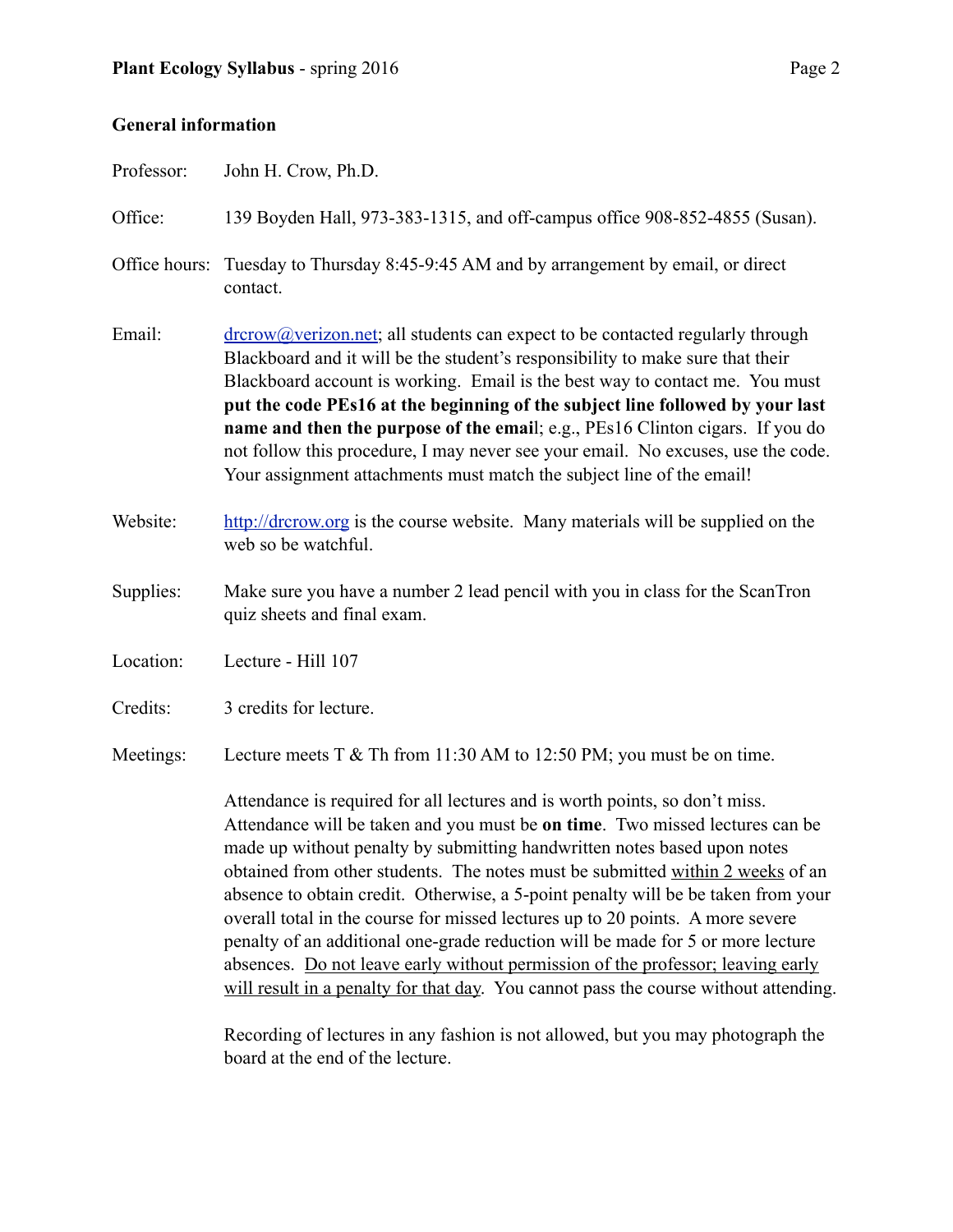- 
- Field Trip: We will have a field trip for those who can attend. It will be on official class trip, but there will be no penalty for those who cannot attend.
- Other: A term paper is required in order to pass the course. The subject matter will be a state or region chosen for each student by Professor Crow. The report must be presented in Microsoft Word (.doc or .docx) or Apple's Pages at 1.5 spacing in the Times or Times New Roman font. Other forms of presentation will not be accepted or marked down considerably. The reports should be submitted via email to Prof. Crow. At least 5 non-web resources and 7 web resources are required as reference materials. Detailed instructions about the format will be made available prior to the assignment. The report is required to pass the course and a penalty of one-half grade per day on the assignment will be made for late term paper reports. Papers will not be accepted after the Thursday before the class presentations begin.

 The report grade will be based upon the following: quality and thoroughness of the subject research, organization, use of references, appropriate use of citations (no plagiarism!), writing skills, and presentation (make it look great). The oral presentation will be based upon the professor's evaluation of the content presented and its organization.

- Misc.: It is assumed that each student enrolled has had sufficient botany or biology and some background in ecology to undertake the study of plant ecology. Recording of lectures. Remember to turn off all cellphones, tablets, recording devices, vibrating signal equipment, iPads and imitation versions, and all other disruptive equipment. To use a computer or electronic device for note taking, you will need to obtain special permission from Prof. Crow. That permission will require you to send Prof. Crow a copy of the notes immediately after the lecture.
- Text: As noted previously, there is no book, but there will be assigned readings from selected resources including those from the web and handouts.
- Grading: Quizzes and Exams: approximately 5 to 7 quizzes will be spread across the semester plus a final examination. All exams and quizzes are all cumulative with respect to content. Do not leave lecture without permission after quizzes are given or you will be counted absent and your quiz will not be graded. If there is a reason you must leave any lecture, notify Prof. Crow in advance of your departure. Of course, valid reasons will always be honored. You will not be allowed to take the lecture quizzes or exams if you arrive after 11:35 AM. Professor Crow will go over the quizzes immediately after each quiz is given and you are welcome to take notes; the actual quizzes will not be returned, but you may set an appointment to review again if you so desire. Quizzes and exams cannot be made up. No exceptions. **Do not ask for a makeup!**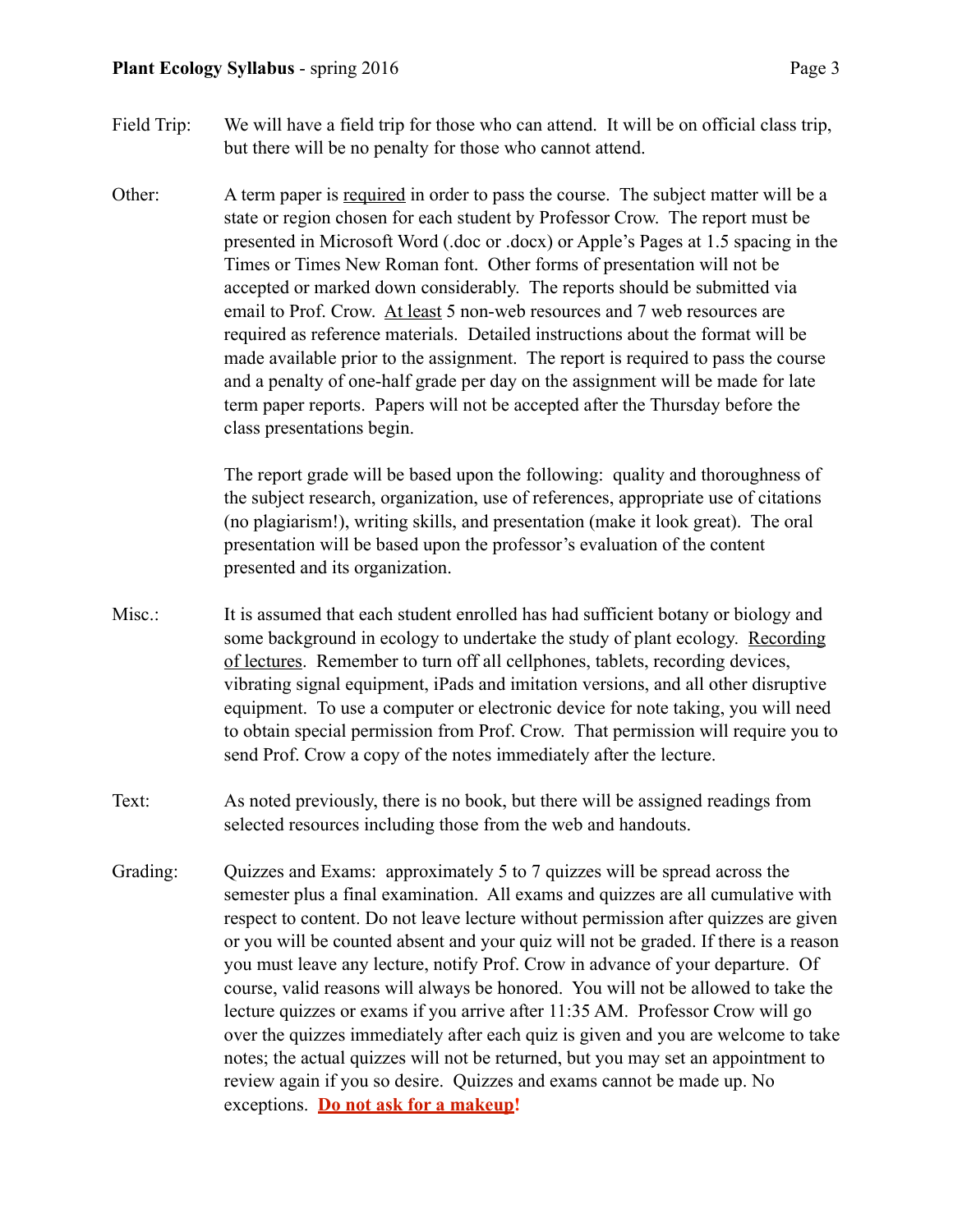Please note that there may be special support opportunities if you are having trouble and require extra help. First, contact Prof. Crow and also determine whether or not tutoring is available. Any special needs students should let Prof. Crow know immediately at the beginning of the semester. All such information will be kept in strictest confidence. Note that the course follows University policies with respect to all educational matters.

 Be advised that all electronic equipment (phones, recorders, transmitters, and the like must be off upon entering the lecture hall or laboratory). There can be no eating or drinking in lecture. If you use your phone, or other electronic device in lecture for recording or outside communication of any kind, you will be ejected from that class and reported to the Dean; if in use during an examination your device may be confiscated and given to the Dean as evidence. It is presumptively concluded that a student using an unauthorized electronic device during an examination is cheating.

Assume  $>90\%$  = A;  $>88\%$  = B+;  $>80\%$  = B;  $>78\%$  = C+;  $>70\%$  = C;  $>60\%$  = D; and  $\leq 60\%$  = F; note that lecture attendance as well as participation will influence your final grade.

Improvement counts in this course. So, it is important to be encouraged by that fact. This will be the basis for movement of a grade upward. Such improvement may result in as much as a one-half grade improvement for the course (occasionally more).

\*\*\* Please note that students must abide by the the University and College policies with respect to student conduct. Also, be polite, raise your hand and be acknowledged by Professor Crow before you speak. \*\*\*

**Academic Dishonesty:** The course has a zero tolerance policy for academic dishonesty, including plagiarism and cheating. Instances of dishonesty will be punished by a zero on the assignment and consultation with the Academic Integrity Officers to determine if further action is required. If you have any questions about what constitutes plagiarism or cheating, please ask your instructors or refer to the academic integrity websites for Rutgers and NJIT:

> <http://academicintegrity.rutgers.edu/academic-integrity-at-rutgers> <http://studentconduct.rutgers.edu/> <http://www.njit.edu/academics/integrity.php>

**Cell Phone policy, etc.**: cell phones are not allowed in lecture and must be turned off completely. A penalty of 10 points may be deducted from you grade if your cell phone goes off in class. Cell phones and other electronic devices cannot be on your person or available and within reach during any form of exam or quiz. Violation of this policy will automatically result in a cheating presumption and will be turned over to the Dean for enforcement; your cell phone may be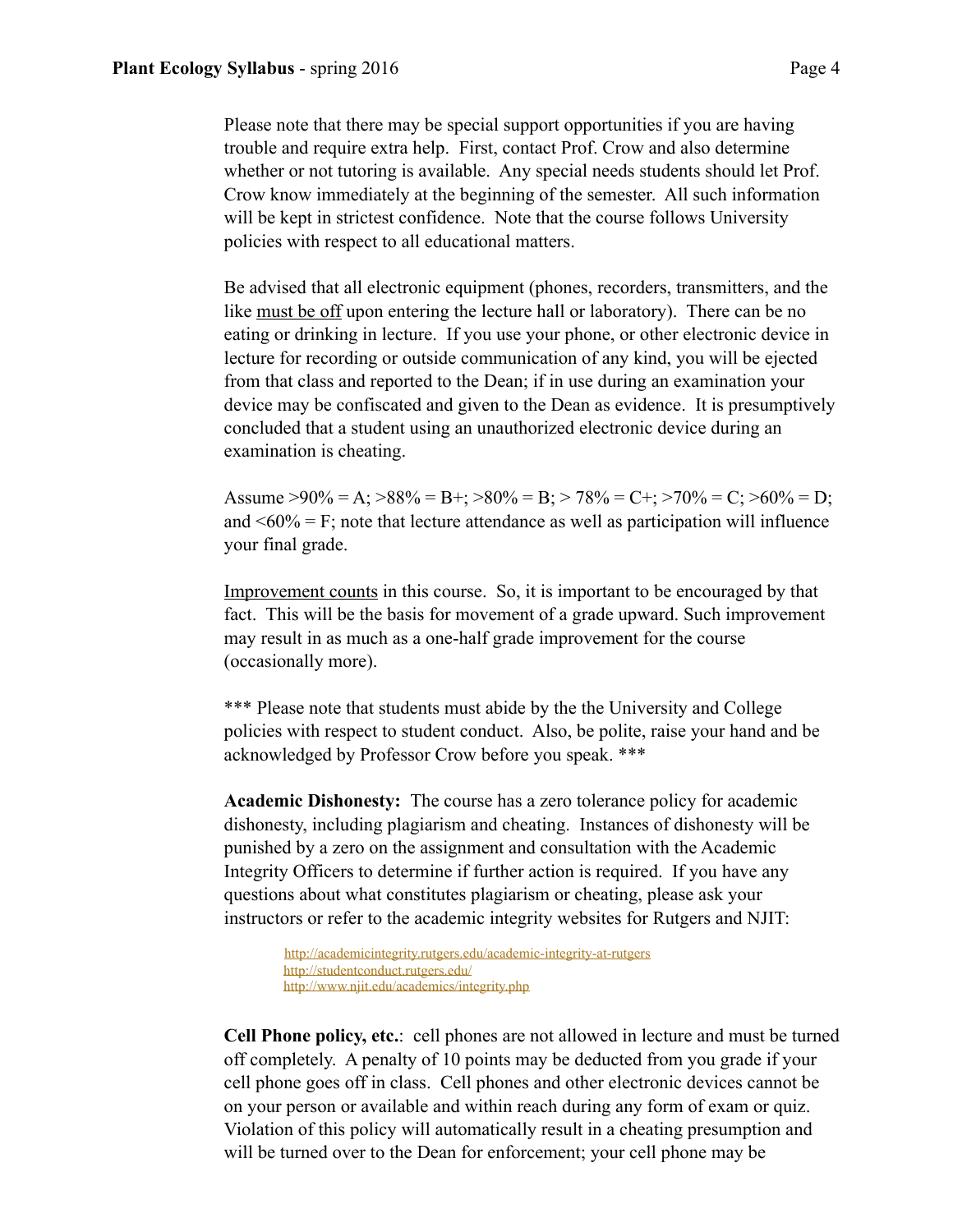confiscated by the professor and turned over to the Dean; you will not be allowed to continue taking the quiz or exam; and will be required to leave the room. You will not be allowed to return to the class without written permission from the Dean. No audio or video recording of any kind will be allowed in lecture or lab with the exception of those specific items listed below.

Exception for lecture: at the the end of each lecture there will be an opportunity for students to photograph the blackboard as a means of obtaining the professor's sketches, etc.

| <b>Plant Ecology Grading</b> |         |  |  |
|------------------------------|---------|--|--|
| item                         | points* |  |  |
| attendance                   | 20      |  |  |
| quizzes                      | 130     |  |  |
| term paper                   | 75      |  |  |
| class presentation           | 25      |  |  |
| final                        | 200     |  |  |
| other assignments            | 25      |  |  |
| total lecture (approx.) =    | 475     |  |  |
|                              |         |  |  |

| Spring 2016 |  |  |
|-------------|--|--|
|             |  |  |

The semester schedule is on the following page.